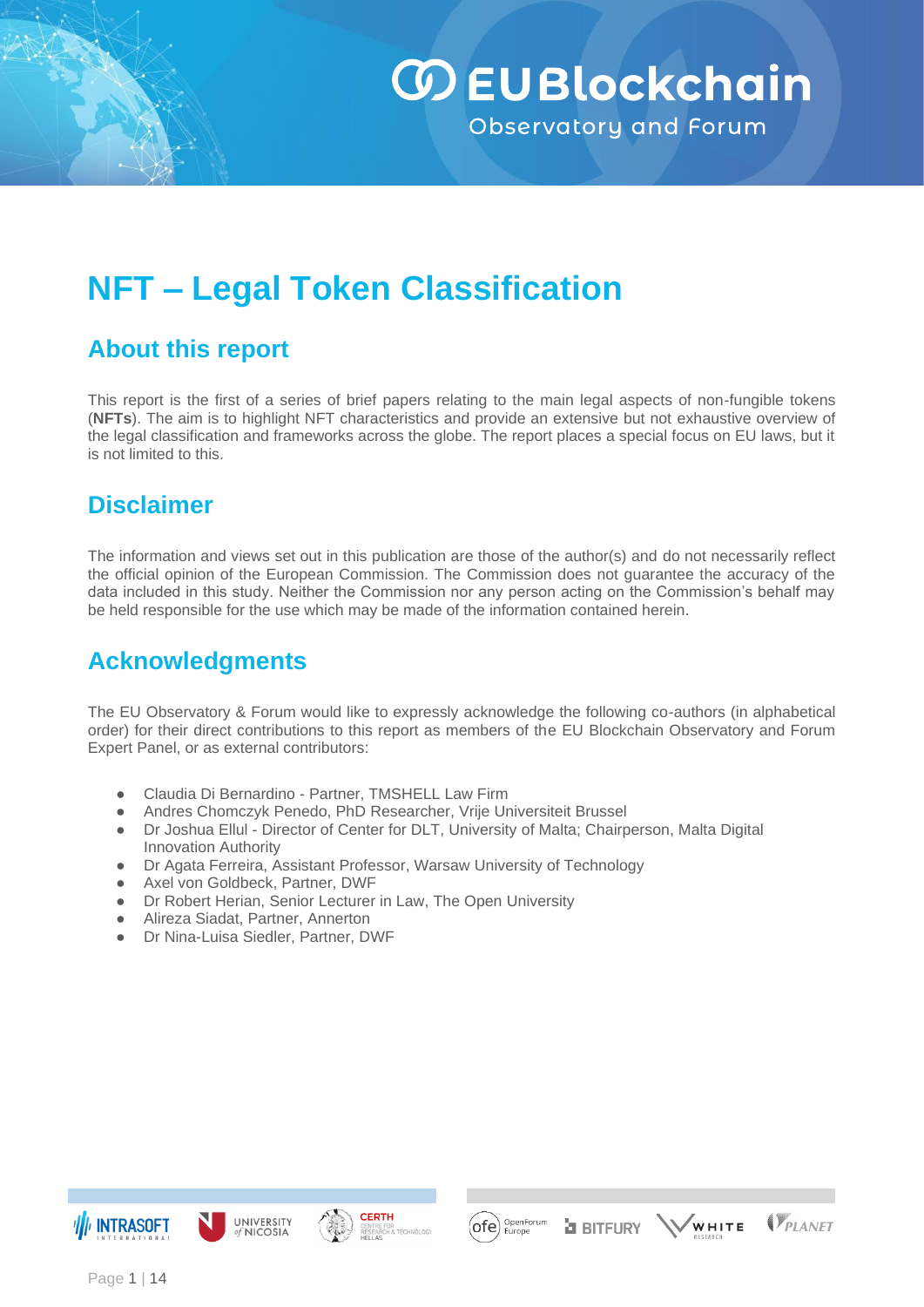## **Introduction**

Whilst the term token can mean different things in the sector (depending on the context within which it is used, for the scope of this report we refer to tokens in a generic sense without requiring or implying a strict definition. However, we will primarily differentiate between those tokens that are non-fungible and those that are not. Tokens can be defined as digital assets created on a blockchain or distributed ledger.

In order to define NFTs, it is worth explaining the concept of fungibility and non-fungibility. An asset is considered to be fungible when there is the possibility of replacing it with an identical one, both in terms of quality and quantity (e.g. money). Similarly, an asset is non-fungible when such a substitution for an identical item is not possible given the intrinsic individuality of the good itself (e.g. a work of art). A fungible token is a token equal to every other of its kind and capable of mutual substitution. In fact, one fungible token can be traded or exchanged for another fungible token (of the same kind).

On the contrary, an NFT is a peculiar type of token that is indivisible and unique. This category of tokens, as the name suggests, are characterised by their non-fungibility and interchangeability. They cannot be exchanged for the same amount of the same type precisely because they are unique and because each has different characteristics. NFTs, in fact, grant a mark of originality since each of them consists of information and data that cannot be replicated and that differentiate it from any other NFT, thus making it irreproducible. In this they differ from exchange tokens (e.g. Bitcoin) that are instead fungible in nature.

To summarise, it can be stated that NFTs are characterised by the following elements:

- uniqueness: in that an NFT is or represents a unique object, whether digital or otherwise, which may be associated unequivocally with a user or to a virtual wallet;
- indivisibility: cannot be split up into parts;
- non-fungibility/interchangeability: NFTs are not fungible and replicable.

NFTs can enable tokenised proof of title to digital versions of underlying digital assets (e.g. images, videos, other digital content) or physical assets (e.g. paintings, sculptures, other tangible assets). Whilst such tokenised proof can be generated, ownership as prescribed by law may differ. In fact, one of the main characteristics of NFTs is that they can technically represent any type of asset, both digital and physical.

Whilst token standards have emerged (e.g. ERC-721) that may provide a means of categorising tokens, today there is yet no single standard to represent all types of infungible tokens. This could be a challenge given that NFTs are not tied to any specific blockchain platform. More so, they can incorporate a variety of rights that may make them fall into one or another type of classification, potentially [1]:

- Asset tokens: represent a specific right over a tangible or intangible asset. The person who creates (mines) the token decides the type of right owned to the person to whom the token is assigned;
- Utility tokens: provide the holders with a right of access to goods or services so that they have exclusive access to functionality within a blockchain platform;
- Security tokens: represent ownership of an asset and grant token holders similar or equal rights to those of securities. These tokens include shares, bonds and, in general, financial instruments.

NFTs represent an evolution of the physical ownership of a specific asset. The digital token includes a set of information recorded on the blockchain that represents the asset linked to the token. As a result, it is also possible to precisely identify its owner who can assert rights on the asset and also choose to exchange it. In practice, the tokens digitise something, and their exchanges and transfers can take place safely and without intermediaries. In fact, these digital assets can be exchanged in special marketplaces, thus creating a process of tokenisation from reality to digital. All the information, procedures and purchases can be easily tracked with the support of the blockchain that allows to monitor the transfer of ownership and pay the original author in the future, if required.







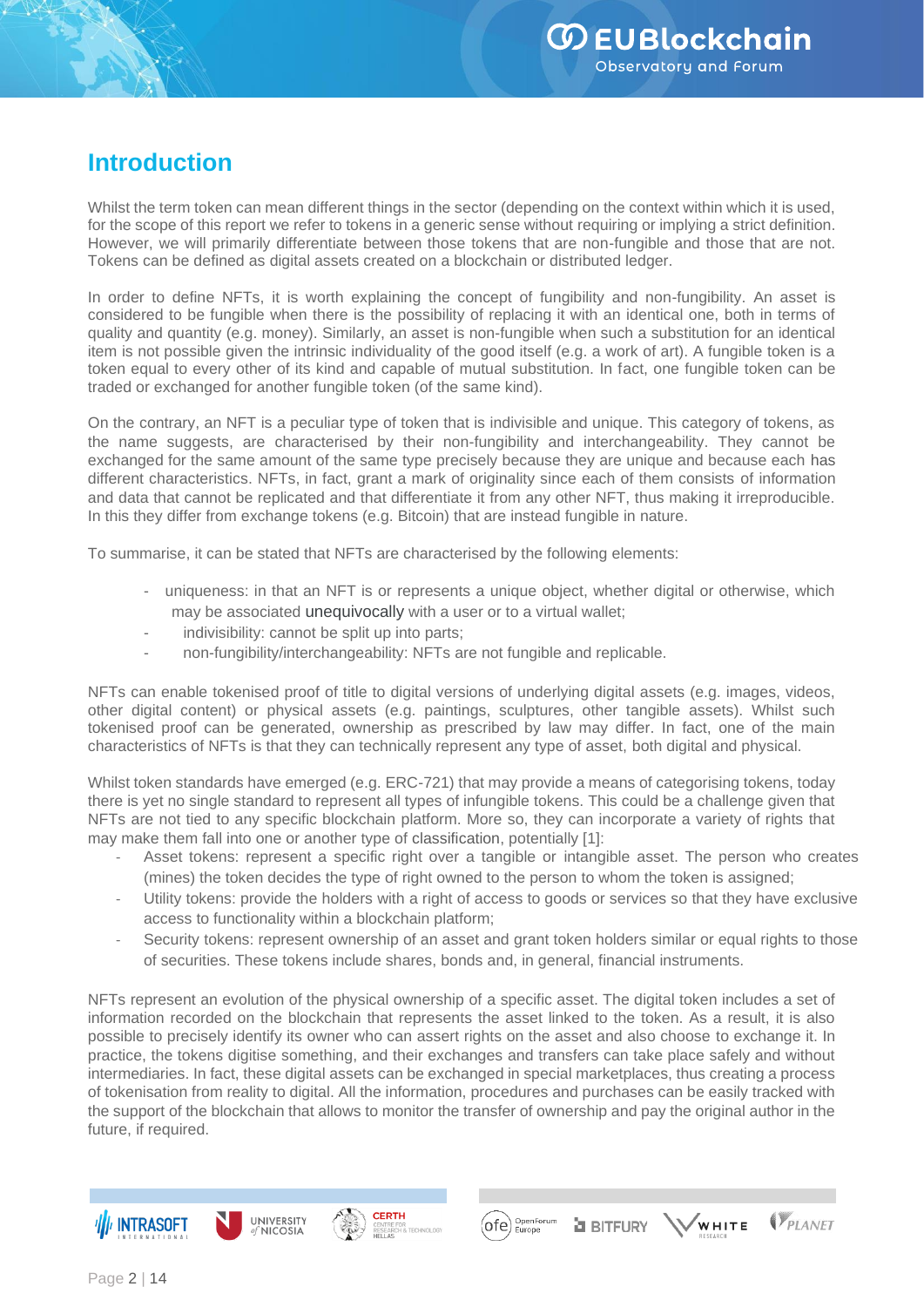NFTs can be used to create verifiable digital ownership, authenticity, traceability and security, easily exploitable in different sectors and activities. These include crypto art, digital collectibles, online games, patents or other intellectual property rights, real estate, precious objects, vehicles, licenses and financial documents.

NFTs are traded globally since distributed ledger technology platforms operate beyond borders. Therefore, it is necessary to consider their legal status and the different regulatory frameworks across multiple jurisdictions within which they may be subject to. The following sections are intended to provide a general overview on how NFTs are addressed in different jurisdictions across the world.

Indeed, NFTs bring up many legal implications that include, amongst others, intellectual property, contractual and consumer protection issues. This report addresses only jurisdictional issues, while further reports will cover other legal aspects related to NFTs.

[1] The classification provided is simply indicative and definitions of tokens may differ according to jurisdictions' literature.









.<br>WHITE **a** BITFURY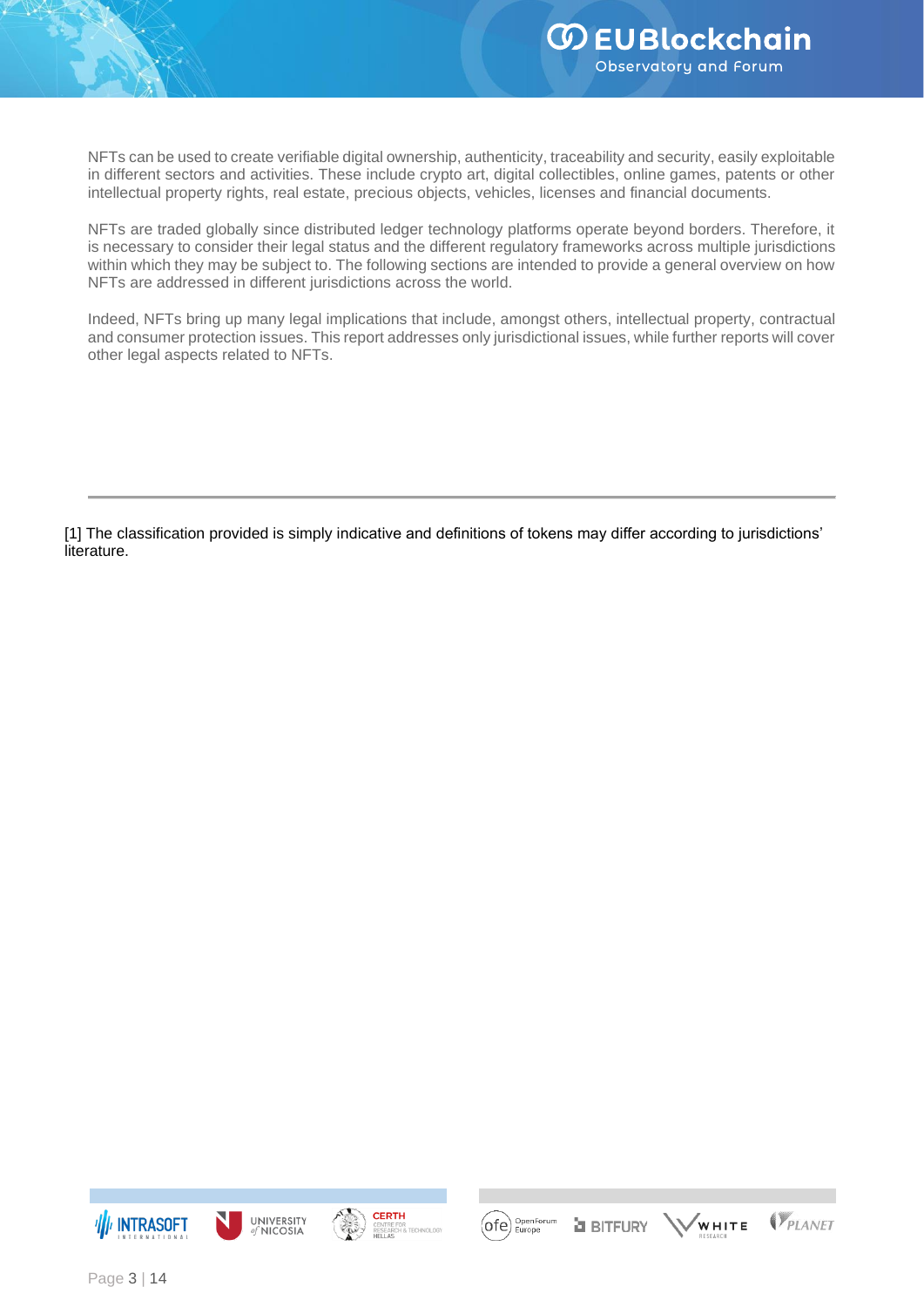## **European Union**

## **Looking into MiCAR**

MiCAR (Regulation of the European Parliament and of the Council on Markets in Crypto-assets, and amending Directive (EU) 2019/1937) defines crypto assets as "a digital representation of value or rights that can be electronically transmitted and stored using distributed ledger technology or similar technology" (Art. 3 para. 1 no. 2 MiCAR). This crypto asset definition is very broad, as the embodiment of rights is also included without restriction. Only certain crypto assets that are already regulated under other EU regulatory provisions do not fall under the material scope of MiCAR.

Overall, MiCAR has created a new independent crypto assets definition that partly differs from already established crypto asset understandings. MiCAR thus uses crypto assets as an umbrella term that includes utility tokens in the broadest sense, as well as e-money tokens and asset-referenced tokens.<sup>1</sup> The regulatory framework of MiCAR consistently distinguishes between crypto assets that are not e-money tokens or valuereferenced tokens, and between e-money tokens and value-referenced tokens. For crypto assets that are not e-money tokens or value-referenced tokens, MiCAR provides for a more graduated regulatory regime than for e-money tokens and value-referenced tokens.

Pure utility tokens that do not qualify as stablecoins and do not have an investment character are not to be equated with financial instruments and should be largely excluded from MiCAR regulation. It is likely that utility tokens that are only intended to provide digital access to a good or service provided by the issuer of those tokens will be largely exempt from MiCAR. On the other hand, MiCAR applies to utility tokens that can be transferred between token holders. Conversely, this means that utility tokens that are only accepted by the issuer or the provider as their transfer to third parties is technically impossible or impossible without the issuer's permission, could be excluded from the scope of most MiCAR rules. This includes, in particular, tokens that are based on bonus card systems (e.g. payback point system) and can therefore be used to acquire existing goods either only at the issuer or at a limited network determined by the issuer (so-called limited range). On the other hand, tokens used for the acquisition of non-existing/to-be-created goods are financial instrumentlike products (comparable to forward transactions) and should be covered by MiCAR, if not already done so by the Markets in Financial Instruments Directive (MiFID).

The current definition of crypto assets in MiCAR will probably be narrowed. In this sense, the NFTs would not be covered by it. MiCAR is not intended to apply to crypto assets that are unique and not fungible with other crypto assets, including digital art and collectibles whose value is attributable to the unique characteristics of each crypto asset and the benefit it provides to the crypto asset holder. Similarly, MiCAR is arguably not intended to apply to NFTs providing services or physical assets that are unique and non-fungible, such as product warranties or real estate.

Although the current market trend shows that NFTs can be traded in markets, accumulated speculatively and used as a medium of exchange in limited cases, they are not yet readily exchangeable. The relative value of such an NFT in relation to another NFT, each of which is unique, cannot be determined by comparing it to an existing market or equivalent asset. These features limit the extent to which these NFTs could be used as financial instruments, thereby limiting the risks for clients and the market. Therefore, the exclusion of NFTs from MiCAR seems reasonable.Conversely, the fractional parts of an NFT (so-called fractional NFTs or F-NFTs) would not be unique and would be fungible. This could mean that they would be covered by MiCAR.

<sup>1</sup> The latter two types of tokens introduced by MiCAR are also referred to in the market as stablecoins. Such stablecoins are mostly used as means of payment, although depending on their design, they could also fall under e-money regulation or existing financial instruments regulation.







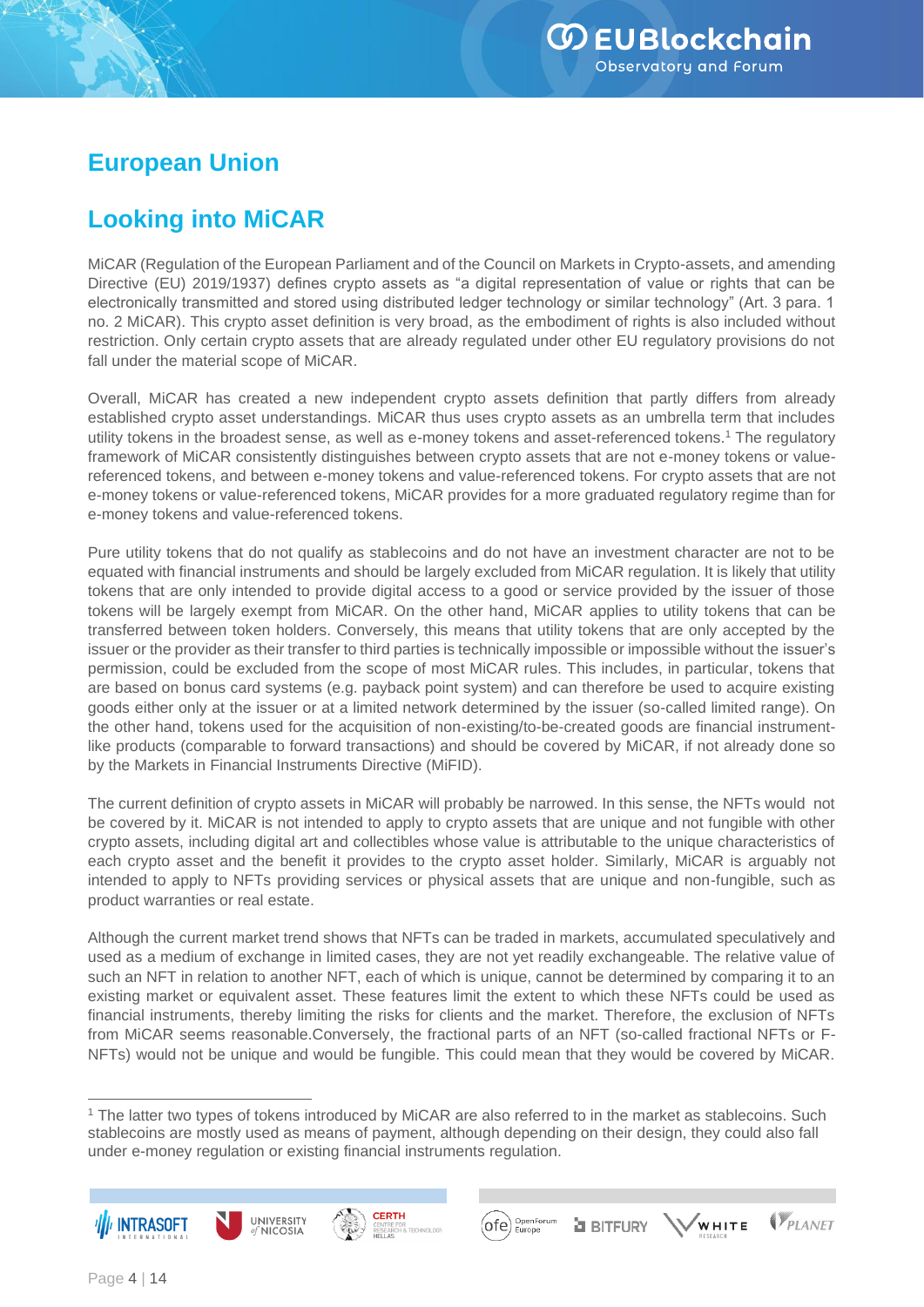The mere assignment of a unique identifier to a crypto value should thus not be sufficient to classify it as unique or non-fungible.



## **Potential application of MiFID II**

Since the MiCAR legislative process is pending and currently there is no existing EU legislation that would explicitly regulate NFTs, the applicability of other potentially relevant EU laws needs to be considered when classifying NFTs. This includes a set of EU laws governing financial markets, like the Directive 2014/65/EU on markets in financial instruments (MiFID II), a cornerstone of the EU's regulation of financial markets. If an NFT could fall within the category of financial instruments under MiFID II, a full set of the EU financial regulations framework would apply to NFT issuers and service providers, including the Prospects Regulation, Market Abuse Regulation, Transparency Directive, the Settlement Finality Directive, the Market Abuse Directive, or the Short Selling Regulation.

Financial instruments are defined in Article 4(1)(15) of MiFID II as those instruments specified in Section C of Annex I that provides a list of financial instruments. The exact definition of a financial instrument will depend on how each individual EU Member State transposed MiFID II into its respective national laws. As a result, there are divergences in the definitional scope of a financial instrument across various Member States.

R<br>& TECHNOLOG





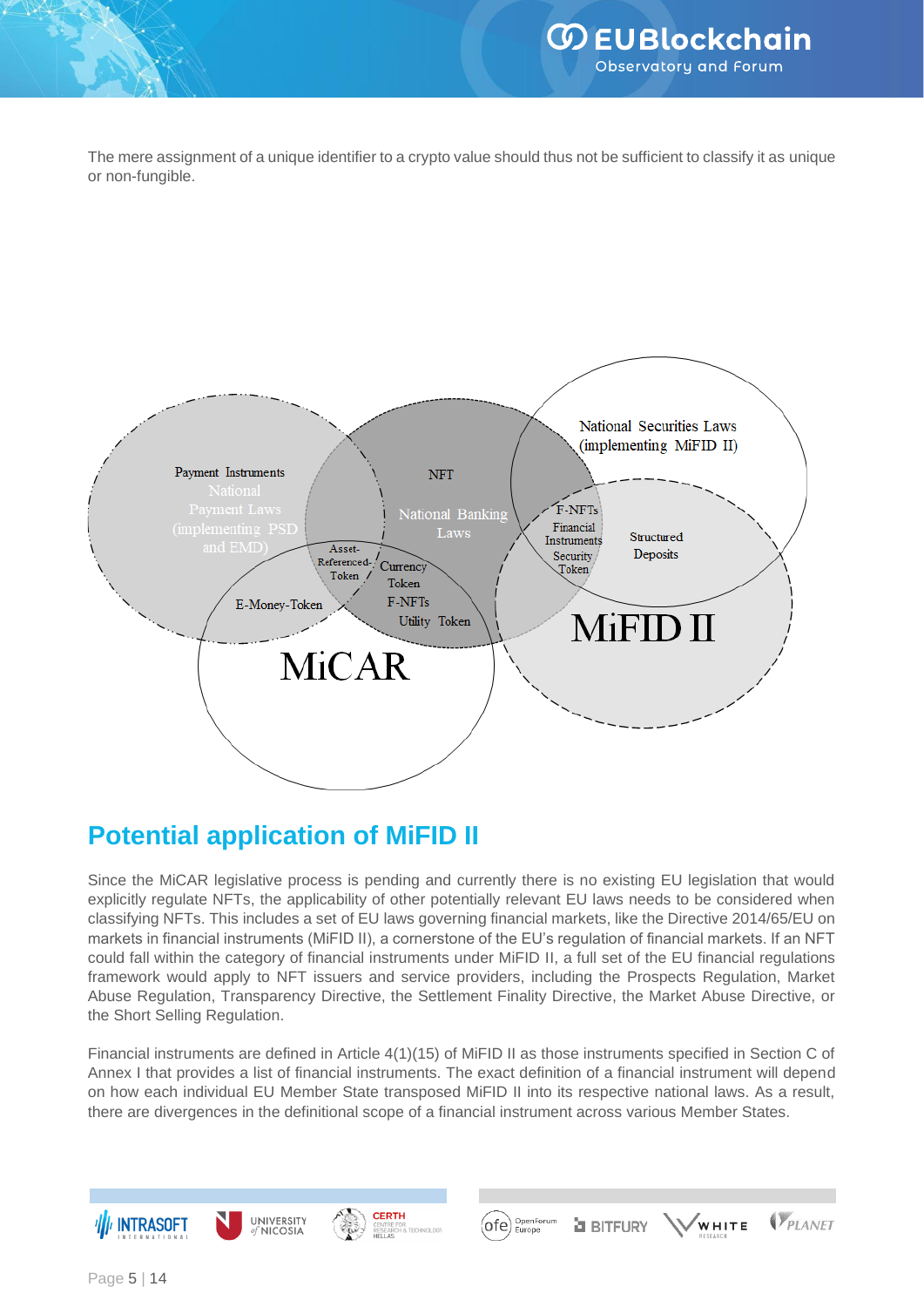Various types of financial instruments listed in Annex I to MiFID II include 'transferable securities', 'money market instruments', 'units in collective investment undertakings' and several derivative instruments. The most relevant for NFTs appears to be the category of 'transferable securities' defined under Article 4(1)(44) of MiFID II. Under such Art 4(1)(44) read in conjunction with Art. 2(a) of a Prospectus Regulation, NFTs seem unlikely to fall within the definition of securities. Further, to fall within the definition of a 'transferable security', an NFT would need to belong to a class of securities. Although MiFID II does not explicitly define the term 'class' and not all EU Member States developed a specific definition of a 'class', the common interpretations of this term imply fungibility, or interchangeability or replicability. Therefore, non-fungibility would effectively exclude an NFT from the category of transferable securities under MiFID II. However, in the case of F-NFTs that are fungible, they could potentially qualify as fungible financial instruments under MiFID II. In each case, careful consideration should be given to the standard used for the token (e.g. ERC 721 vs. 1121) since some standards used for NFTs do not allow the swap of the token against another token that may not allow free trade. Given the divergences in interpretations of MiFID II provisions, the diversity of NFTs, early stages of their development and dynamic evolution, until there is regulatory certainty, additional guidance or a dedicated set of laws, careful analysis of each NFT instrument is needed. This would particularly concern tokens not covered by MiCAR, as the applicability of MiCAR and MiFID is mutually exclusive.

#### Summary

MICAR will provide a single regulatory framework for crypto assets that do not already qualify as financial instruments under MiFID. Such crypto assets may be fungible crypto assets but no (true) NFTs, whilst fractional NFTs may qualify as crypto assets. Although non-fungibility could effectively exclude an NFT from the category of transferable securities under MiFID II, given the differences in interpreting MiFID II provisions, the diversity of NFTs, early stages of their development and dynamic evolution, until there is regulatory certainty, additional guidance or a dedicated set of laws, careful analysis is needed of each NFT instrument (including F-NFTs).





R<br>& TECHNOLOG



**a** BITFURY

VPLANET WHITE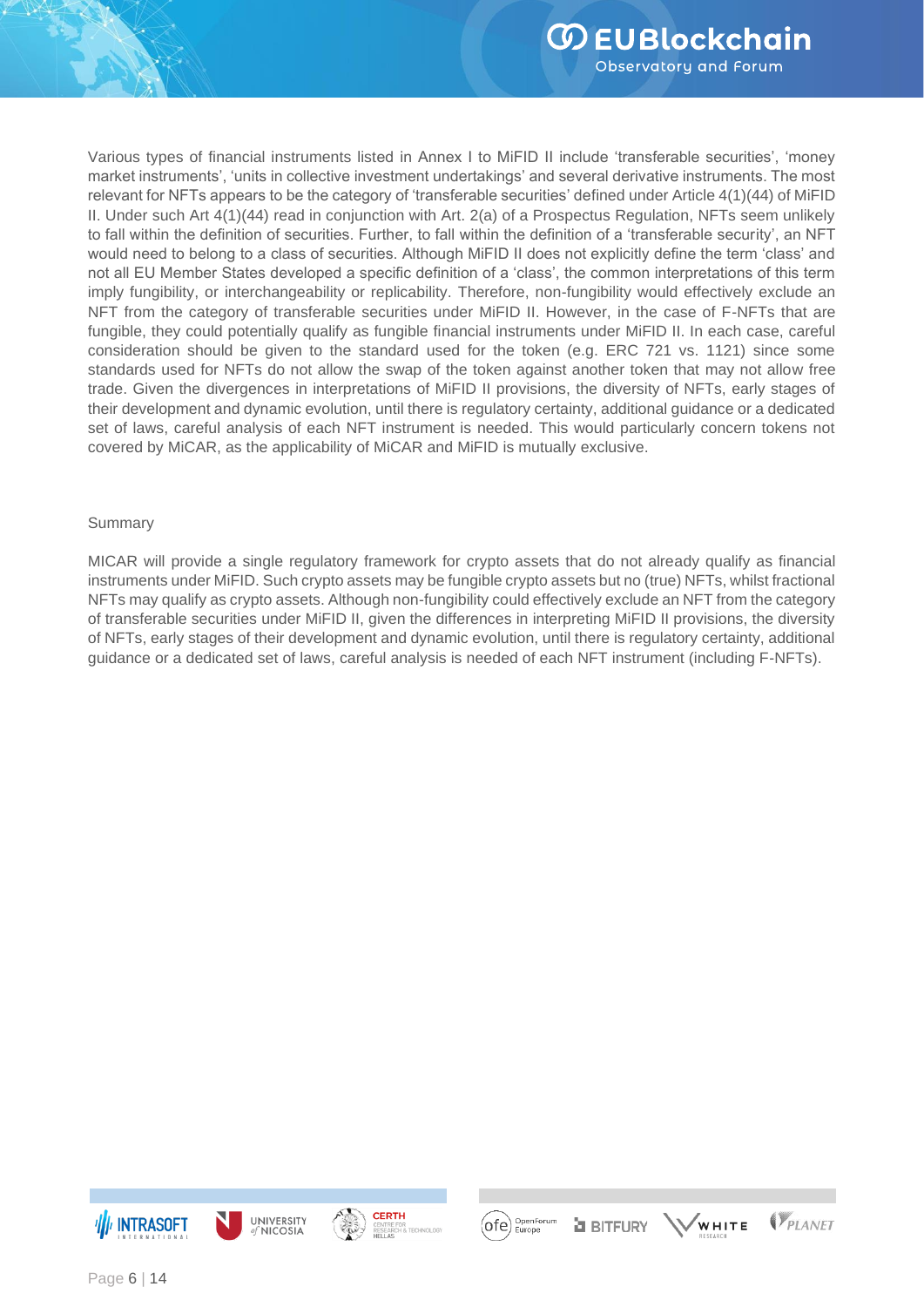## **Germany**

Germany acknowledges several categories of financial instruments in tokenised form. In addition to the EU MiFID security and e-money, Germany has just recently enacted new law for electronic securities. As of 2020, its banking law includes a new financial instrument called crypto assets (*Kryptowert)*. Prior to that amendment, crypto currencies like Bitcoin were recognised (and still are) as units of accounts.

(i) Crypto assets pursuant to sec. 1 (11) sentence 4 German Banking Act (*Kreditwesengesetz*, **KWG**)

#### **FATF Virtual Asset**

#### **AMLD Virtual Asset** MiCAR Crypto Asset German Crypto Asset

- · digital repr. of value
- · digitally tradable or transferable
- can be used for payment or investment purposed
- · excl. fiat, securities and other financial assets covered elsewhere in FATF Recommendations
- · digital repr. of value • electronically transferable. storable& tradable
- not issued/ guaranteed by public authority/no legal status of
- currency/money accepted as means of exchange
- · digital repr. of value or rights electronically transferable& storable
- Using DLT or similar tech
- · digital repr. of value
- · electronically transfer-able, storable&tradable
- not issued/guaranteed by public authority/no legal status of currency/money
- based on agreement or actual practice: accepted as means of exchange/ payment OR serving investment purposes

VPLANET

.<br>WHITE

According to the legal definition in Section 1 (11) sentence 4 KWG, crypto assets are digital representations of a value that has not been issued or guaranteed by any central bank or public body and does not have the legal status of a legal tender, but are accepted by natural or legal persons as a means of exchange or payment on the basis of an agreement or actual practice, or used for investment purposes and can be transmitted, stored and traded electronically. This definition is based on the definition of virtual currencies in Art. 3 No. 18 of the Directive (EU) 2018/843 (AMLD5) amending i.a. Directive (EU) 2015/849 on the prevention of the use of the financial system for the purposes of money laundering or terrorist financing (AMLD4). However, the German definition of crypto assets extends such a term to instruments for investment purposes that are not included in the AMLD5 definition of virtual assets. Instead, Germany referred to the definition of virtual assets in the FATF recommendations that the FATF issued in October 2018 and which had been developed more or less parallel to the AMLD definition from May 2018 (forming base for the current proposal of Markets in Crypto Assets Regulation – MiCAR).

While there is much debate about certain elements of the definition of crypto assets, the legislator stated quite clearly in the reasoning for the definition that the extension to digital assets serving investment purposes are meant to cover any tradeable asset. Fungibility, however, is no express criteria for crypto assets. Therefore, NFTs, as long as technically tradeable (irrespective of actual trades or listing), will most likely be regarded as crypto assets and, hence, as financial instruments under German law. As a result financial regulation is extended quite far into an area that would be usually seen in the non-financial sector.

(ii) German Electronic Securities Act (*Gesetz zur Einführung von elektronischen Wertpapieren*, **eWpG**)

**CERTH** 

JR<br>I & TECHNOLOG'

UNIVERSITY

**NICOSIA** 

On 10 June 2021, the German law to introduce electronic securities entered into force. It enables two new types of electronic securities in addition to the traditional, paper-based securities: one based on a central intermediary providing the required electronic register and another based on a decentralised electronic

OpenForum<br>Europe

**a** BITFURY

(ofe

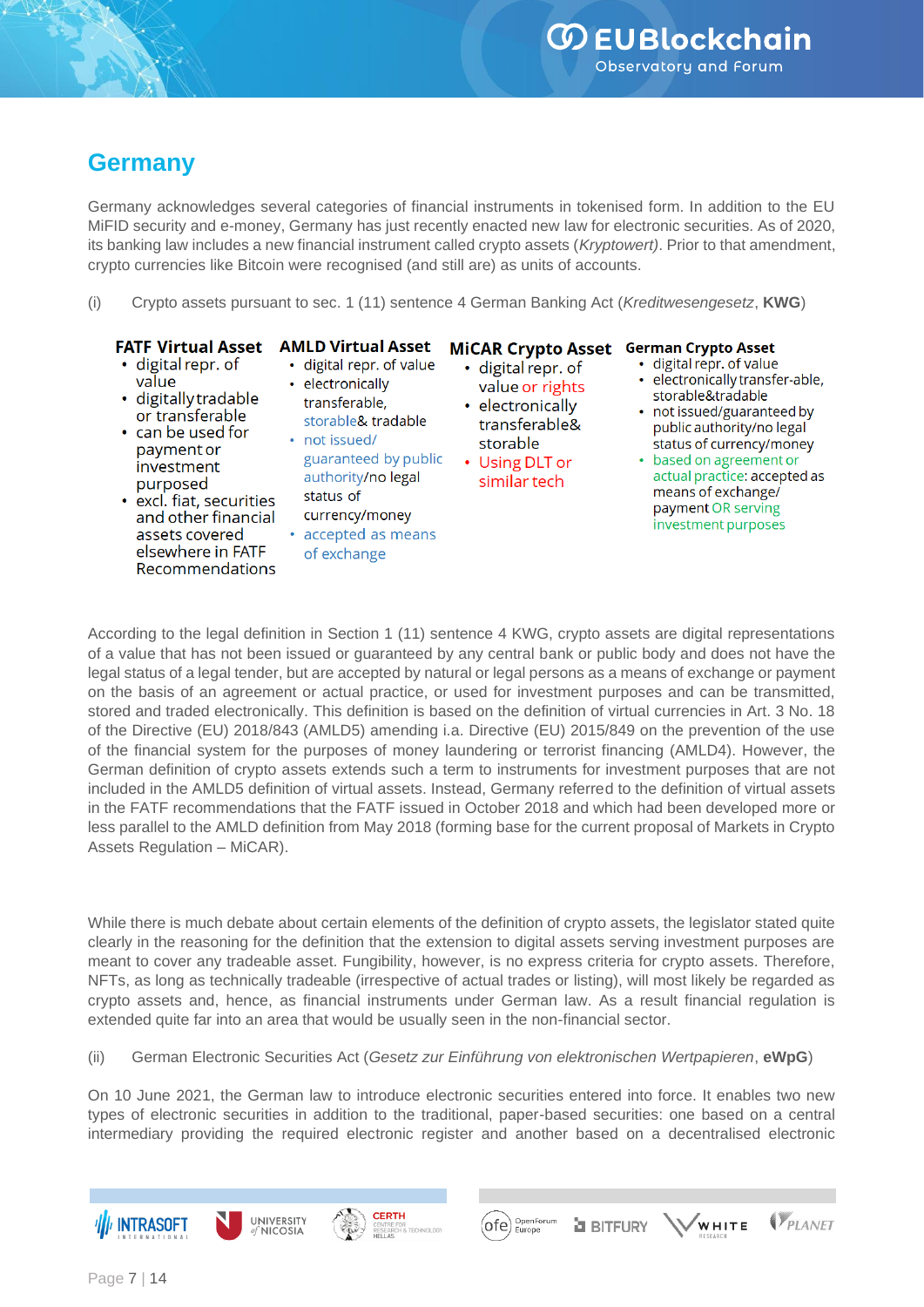register. The latter must still be provided for by a licensed (hence centralised) entity, but such an entity may use a decentralised technology.

The eWpG allows the electronic form for debt instruments (*Schuldverschreibungen*) and investment certificates only. Equity instruments still require paper deeds. The reference to the German bond as defined in § 793 German Civil Code makes clear that performance promises (*Leistungsversprechen*) of all kinds that are represented by a deed are covered by the eWpG. Fungibility is not a prerequisite for a German *Schuldverschreibung*. Thus, under German civil law, NFT may be a security even if under the MIFID definition it is not.

#### (iii) Investment assets (*Vermögensanlage* according to the *Gesetz über Vermögensanlagen*, **VermAnlG**)

According to sec. 1 of the German Asset Investment Act (*Vermögensanlagegesetz,* not to be confused with the German Investment Act (*Kapitalanlagegesetzbuch*)) provides for certain contractual instruments that are regarded as financial instruments according to § 1 (11) German Banking Act. Any NFT that confers one of the rights enumerated in § 1 (2) German Asset Investment Act will therefore be regarded as investment assets and financial instruments. In addition, when registered in a crypto security register, they may be securities under German civil law though not under MiFID II.

#### (iv) Unit of account

German financial supervisory authority (*Bundesaufsichtsamt für Finanzdienstleistungen* **BaFin**) classifies i.a. Bitcoins, in accordance with its longstanding administrative practice, as units of account within the meaning of Section 1 (11) sentence 1 no. 7 KWG, and thus as financial instruments. Units of account are comparable to foreign exchange, but are not denominated in legal tender. This also includes units of value that have the function of private means of payment in ring exchange transactions, as well as any other substitute currency that is used as a means of payment in multilateral clearing groups on the basis of agreements under private law.

#### Summary

NFTs may in most cases classify as German crypto assets, less likely as unit of account and in certain rather specific cases as electronic securities or investment assets. All of those are recognised as financial instruments in Germany. Hence, any service delivered for such instruments (be it advisory (investment advice), exchange services, wallet (custody service), market making) might be subject to license requirements in Germany.





R<br>& TECHNOLOG



.<br>WHITE

VPLANET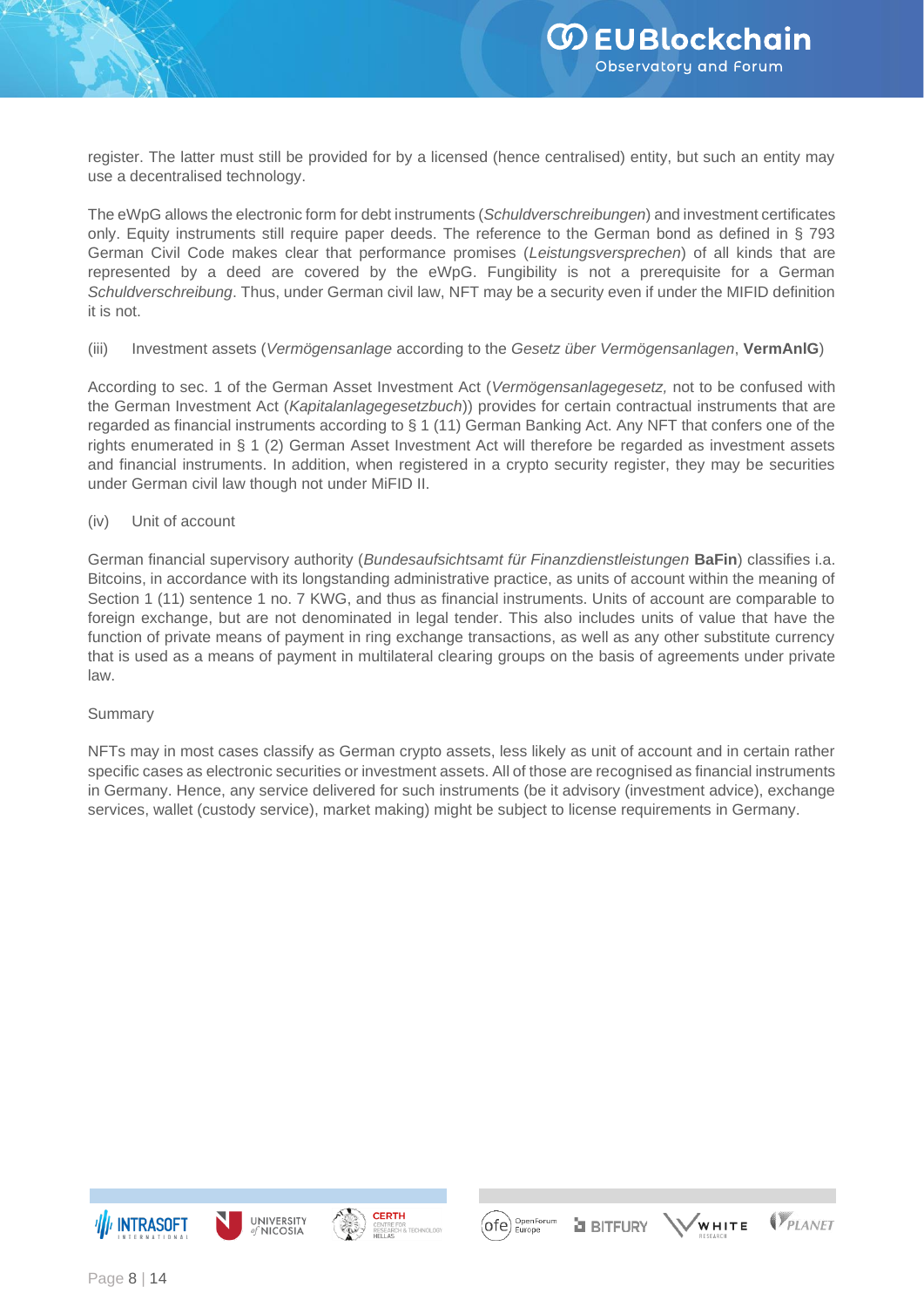### **Italy**

Italy has not yet developed regulatory frameworks specifically applicable to NFTs. However, it has introduced the notions of distributed ledger-based technologies and smart contracts with the Decree-Law no. 135 of 14 December 2018, converted by Law no. 12 of 11 February 2019, and entered into force on 15 December, 2019. In particular, art. 8-ter of the decree defined:

1. Distributed ledger-based technologies as *IT technologies and protocols that use a shared, distributed, replicable, simultaneously accessible, architecturally decentralised ledger on a cryptographic basis, such as to enable the recording, validation, updating and storage of both unencrypted and further cryptographically protected data verifiable by each participant, not alterable and not modifiable.*

2. A smart contract as *a computer programme that operates on distributed ledger-based technologies and*  whose execution automatically binds two or more parties based on effects predefined by them. The smart *contract satisfies the requirement of written form after computer identification of the parties involved through a process having the requirements set by the Agency for Digital Italy with guidelines to be adopted within 90 days from the date of entry into force of the law converting this decree.*

Even if NFTs are not currently specifically regulated in Italy, they can fall into one of the existing regulatory frameworks depending on their features and purposes. They can qualify as virtual currency, taking into consideration the definition of virtual currency included in the legislative decree 125/2019. In fact, the Italian legislator has implemented the EU Directive 2018/843 (so-called Anti-Money Laundering Directive) by issuing Legislative Decree 125/2019, which in turn amends Titles I, II, III and V of Legislative Decree 231/2007 on the prevention of the use of the financial system for the purpose of money laundering and terrorist financing. With the amendments made by Legislative Decree 125/2019, both virtual currency and all service providers relating to the use of virtual currency and virtual wallets fall within the scope of anti-money laundering and counterterrorist financing legislation, and are therefore fully subject to its obligations and related sanctions.

Pursuant to the Italian implementation of the Anti-Money Laundering Directive, a virtual currency means a *digital representation of value, neither issued nor guaranteed by a central bank or public authority, not necessarily linked to a currency having legal course, used like means of exchange for the purchase of goods and services or for investment purposes, and transferred, stored and traded electronically*. According to this definition, some NFTs could fall within the scope of virtual currency and generate anti-money laundering obligations.

NFTs could also be considered as investment products and subject to the Legislative Decree 58/1998, the socalled Italian Consolidated Financial Act, if they meet the following conditions:

- (i) a capital disbursement;
- (ii) the expectation of a financial gain;
- (iii) the assumption of a risk directly linked and correlated to the capital disbursement.









**a** BITFURY

VPLANET ,<br>WHITE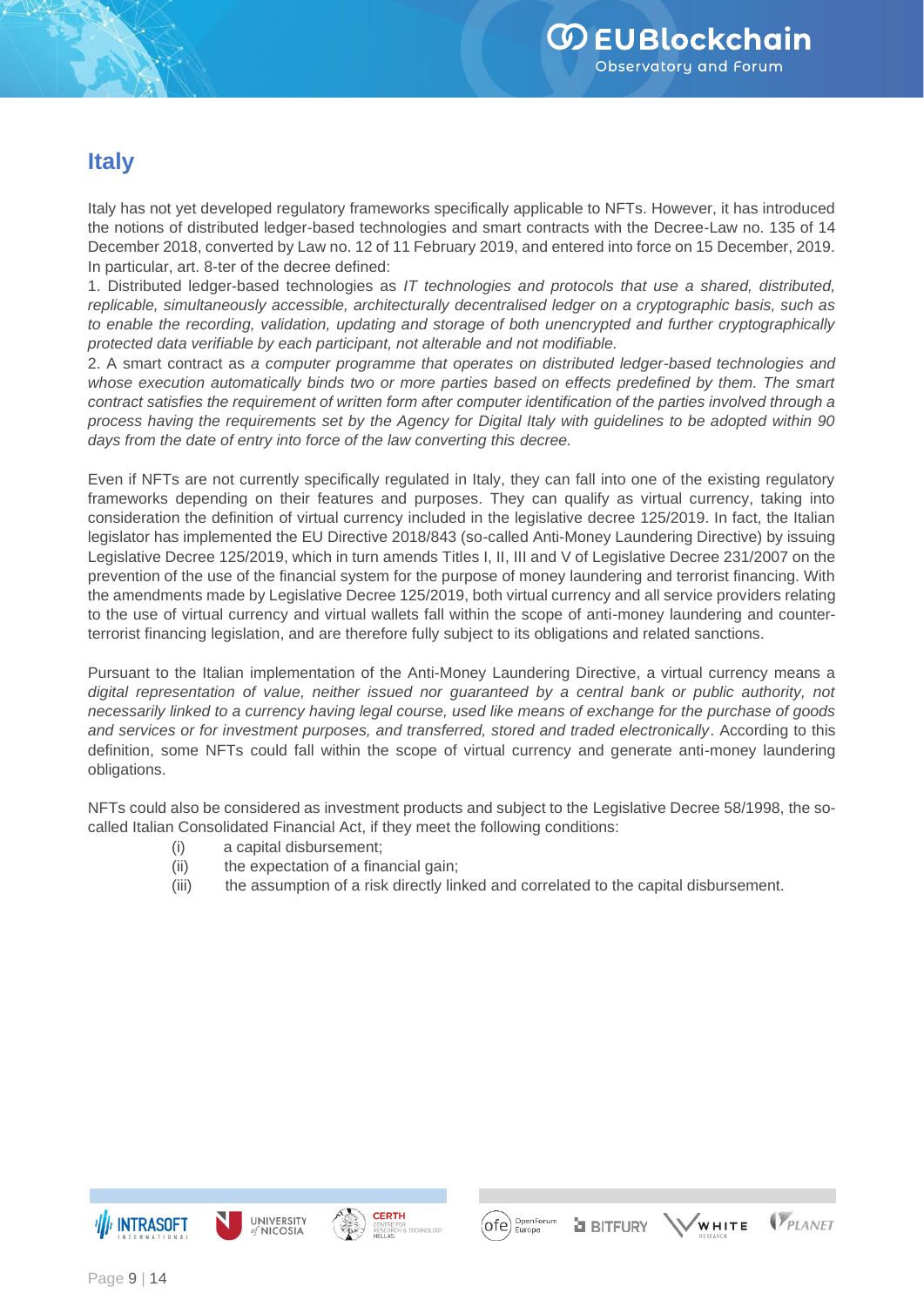## **Common law jurisdictions**

#### Introduction

This section considers the regulatory position and challenges regarding blockchain-based financial products and assets, notably NFTs, in a selection of common law jurisdictions. Central to development of policy and practice in common law jurisdictions on crypto assets has been the UK Jurisdiction Taskforce, Law Tech Delivery Panel's *Legal Statement on Cryptoassets and Smart Contracts* (November, 2019). Launching the statement in 2019, Sir Geoffrey Vos, Chancellor of the High Court, said that "[t]he objective is to provide much needed market confidence and a degree of legal certainty as regards English common law in an area that is critical to the successful development and use of crypto assets and smart contracts in the global financial services industry and beyond." The discussion here in part reflects on the relative success of that objective within common law jurisdictions where, according to recent research by the UK's Financial Conduct Authority (FCA), public awareness of crypto assets is growing, but understanding has either fallen or remains poor.

#### (i) UK

The UK does not directly regulate NFTs, nor have legislative or regulatory bodies made a definitive statement on NFTs or NFT regulation at the time of writing. The position on four main crypto asset/token types (exchange tokens, e.g. Bitcoin, security tokens, utility tokens, and stablecoins) is more advanced, but remains in a state of flux across different government departments and regulatory authorities, including Her Majesty's Revenue and Customs (HMRC), FCA, Bank of England and the Treasury. In accordance with international financial regulatory standards, the UK regulates exchange tokens for money laundering purposes. Since January 2020, the FCA has had regulatory powers to allow supervision of how crypto asset businesses manage the risk of money laundering and counter-terrorist financing. UK crypto asset businesses must comply with money laundering regulations and register with the FCA, although the FCA acknowledges crypto assets remain, generally, outside the 'regulatory perimeter'.

Security tokens, which may cover aspects of NFT use where this reflects promotion of the NFT as a speculative investment, accompanied by the suggestion of a promoter that the NFT will increase in value because of the actions of the issuer or the promoter, are not directly regulated. However, they would likely fall within the domain of the FCA's securities regulation in terms of rights regarding ownership position, repayment of a specific sum of money and entitlement to a share in future profits. This would, for example, mirror the position of the Securities and Exchange Commission in the United States.

HMRC, who have led on crypto asset definitions in the UK, considers NFTs separately identifiable assets regarding capital gains tax (CGT). This reflects an approach to "pooling" for the benefit of simpler tax calculations, which HMRC does not consider viable for NFTs or exchange tokens such as Bitcoin or Ether that must have their own associated 'pooled allowable cost'. HMRC largely views crypto assets as individual investment vehicles for capital appreciation, hence the emphasis on CGT. However, although not regulation *per se*, HMRC warns individuals that income tax and national insurance could be payable where crypto assets are accepted from an employer as payment or through engagement with mining, transaction confirmation or airdrops, key areas that could well act as modes of crypto asset market regulation if taxed at an individual and organisation level.

#### (ii) Australia

Like the UK, Australia does not directly regulate NFTs. Instead, Australia's approach considers regulation or the potential for regulation on whether the NFT represents or certifies, or causes stakeholders to treat an NFT, like a regulated financial service, product or asset, such as a security. Australia's financial regulatory framework comprises three agencies, each with specific functional responsibilities: the Australian Prudential Regulation Authority (APRA) responsible for prudential supervision; the Australian Securities and Investments Commission (ASIC) tasked with market integrity and consumer protection across the financial system; and the







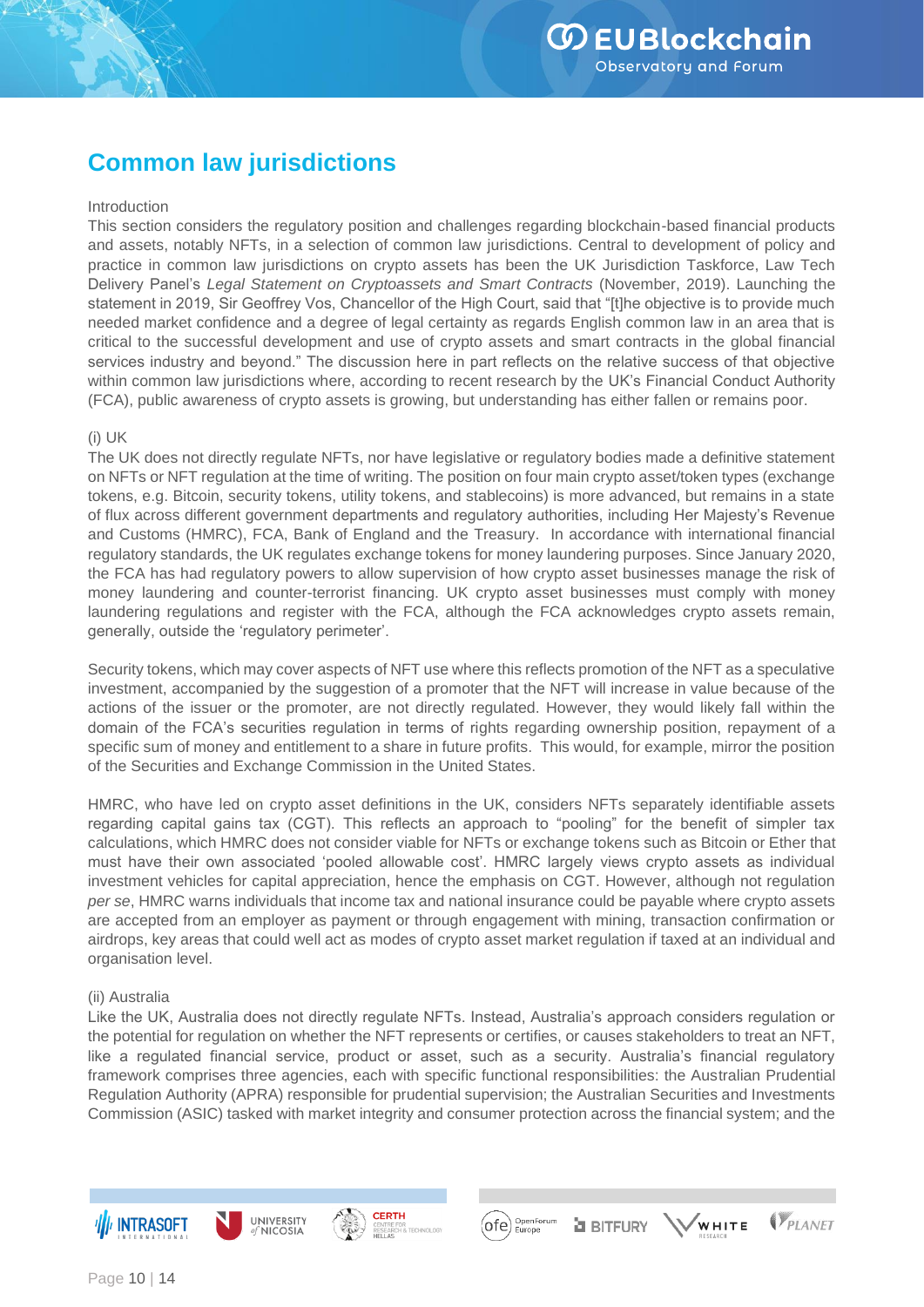Reserve Bank of Australia (RBA) in charge of monetary policy, overall financial system stability and regulation of the payments system.

ASIC's position on digital currencies is not clear, with a review of the Digital Asset Framework in Australia yet to be undertaken by the Commissioner and the federal government. The primary published guidance in Australia falls behind clearer guidance in the UK and Singapore, with ASIC's Information Sheet 225 'Initial coin offerings and crypto-assets' (INFO225) first published in September 2017 and subsequently updated in several iterations. It aims to provide "high-level regulatory signposts for crypto-asset participants as a starting point." Like the UK, ASIC emphasises that blockchain and crypto asset use cases could be financial products requiring the token-issuing entity to hold an Australian financial services licence (AFSL) to operate, with a clear emphasis towards token sales. Unlike HMRC in the UK, the Australian Tax Office (ATO) has not provided progressive definitions or statements on crypto assets, with much of the ATO's work limited to 2014 taxation guidance.

#### (iii) New Zealand

New Zealand does not directly regulate NFTs or crypto assets, including exchange tokens such as Bitcoin. Mirroring other jurisdictions, New Zealand's approach is one of regulatory capture where crypto assets facilitate key activities that fall within definitions of financial services. These include exchanges, wallets, deposits, broking and initial coin offerings (ICOs). If these activities involve crypto assets that are classed as 'financial products' under the Financial Markets Conduct Act 2013 (FMCA), this creates obligations such as general obligations regarding licensed markets (s.314 FMCA)

ICOs have also been subject to the fair dealing requirements in Part 2 of the FMCA. These are broad principles that prohibit misleading or deceptive conduct, false representations and unsubstantiated representations.

#### Summary

At the time of writing, the jurisdictions briefly discussed continue to work towards comparative if not the same regulatory objectives regarding crypto assets, by seeking to provide "much needed market confidence and a degree of legal certainty." Yet in all cases, crypto assets remain outside or beyond regulatory perimeters. Far from providing tailored approaches to the technologies in question, these objectives build on a combination of existing regulation (regulatory capture), general 'wait and see' principles and market-focused self-regulation aimed at promoting and not stifling innovation. Insofar as NFTs fall within more mature definitions of crypto assets, regulatory approach to NFTs will probably mirror that of crypto assets in the short to medium term.

In terms of the legal evolution of NFTs, we ought not to underestimate the role of judge-made law in common law jurisdictions. The ability of courts, tribunals and associated dispute resolution services to define and shape crypto assets and NFTs, especially under existing property, trusts, and contract law, concepts and theories, will be crucial in the next 5 to 10 years. To some extent, the process has begun in two leading cases from the UK and New Zealand, *AA v Persons Unknown* [2020] 4 WLR 35 and *Ruscoe v Cryptopia* [2020] NZHC 728, and via the recent UK Jurisdiction Taskforce *Digital Dispute Resolution Rules* (June 2021), but legal certainty remains in question.







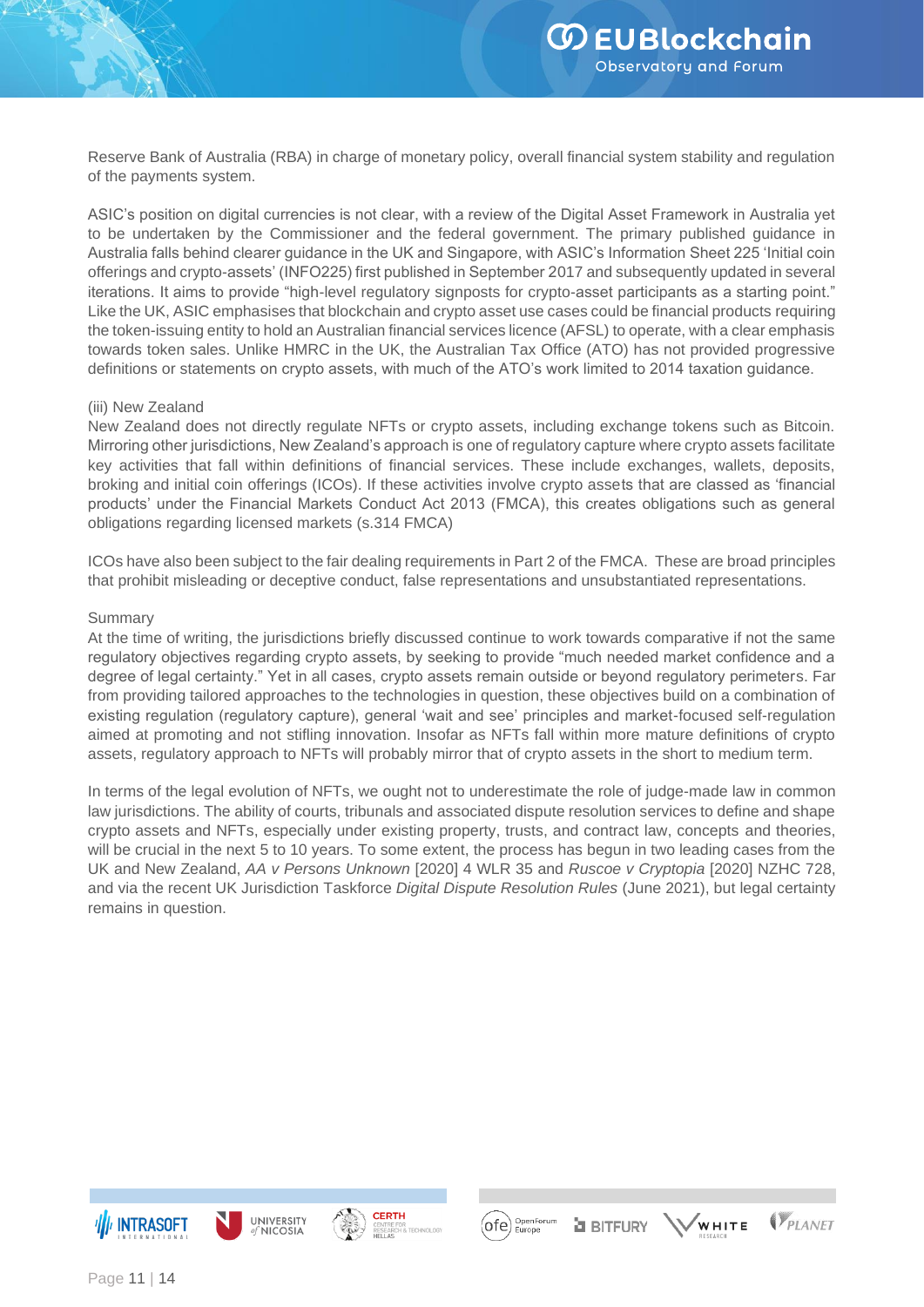## **Latin America**

Although Latin America is seen as one of the leading regions in digital asset adoption and development, the regulatory landscape has been slow to react towards this phenomenon. In this respect, very few countries have adopted legislation or regulation and, even in those cases, they had a reactive approach towards digital assets, rather than a constructive and proactive perspective for the industry. This also has an impact on existing and potential classifications regarding tokens as a type of digital asset. Moreover, there is no unique supranational organisation that can help regarding unifying criteria and terms, as in the case of the EU. The few available specific legal rules applicable to digital assets, in particular crypto assets, have focused on antimoney laundering, following FATF's recommendations, and taxation.

When it comes to identifying a regulatory framework for tokens classification, most efforts in this respect have been made by academia and civil society organisations rather than regulatory agencies. For example, a recent report conducted by an Argentine Bitcoin NGO within an Inter-American Development Bank funded project provided a theoretical framework for tokens in the Latin American context that classified them in (i) payment tokens, (ii) utility tokens and (iii) asset tokens depending on the function that the token seeks to fulfil (Chomczyk, 2020). In this regard, an NFT, depending on its particular details and functioning, would sit between an asset or utility token.

This section provides a brief overview of jurisdictions where crypto assets have seen adoption. In this respect, we shall cover the following jurisdictions: (i) Argentina; (ii) Brazil; (iii) Colombia; and (iv) Mexico. While each jurisdiction has its distinct and own rules, there are shared traits amongst them. For example, the definitions for the term 'security' are similar to each other.

#### (i) Argentina

In Argentina, there is no legal formal framework from any legislative or regulatory body that provides for a classification or definitions for tokens. Nevertheless, there is fragmented regulation that deals with the cryptoeconomy, such as Resolution No. 300/2014 from the national Financial Information Unit (*Unidad de Información Financiera*) that deals with virtual currencies (*monedas virtuales*) from an anti-money laundering perspective or the national Law No. 27,430 that amended the income tax law to include a specific tax rate for profits resulting from sales of digital currencies (*monedas digitales*). Consequently, there is a diversity of definitions that results in a lack of coordination regarding the exact applicability of each obligation and the correspondence between frameworks. It is worth noting that the definition for securities (*valores negociables*) under the Argentine Capital Markets Act (*Ley de Mercado de Capitales*) is broad and could, in certain situations, be applicable to NFTs, in particular if its issuance is done with short-term speculative purposes. If NFTs are not subject to securities regulations, then they would be governed by private law under the Civil and Commercial Code.

On the enforcement front, a considerable number of regulatory agencies, such as the Argentine Central Bank (*Banco Central de la República Argentina*) or the National Securities Commission (*Comisión Nacional de Valores*) have issued non-binding opinions on different issues regarding the crypto-economy, like ICOs that provide some ideas on possible interpretations of existing rules. For example, ICOs were hinted to be considered as an initial offering of securities under Argentine law. In this respect, if an NFT meets the criteria to be considered as security, then it might be treated as such. However, none of these regulatory bodies have moved forward with formal and general rules as mentioned above. While some legal proceedings have taken place in the last couple of years, particularly in criminal law, none has provided a classification or definition for tokens either as *obiter dictum* or *ratio decidendi* of such lawsuits.

(ii) Brazil







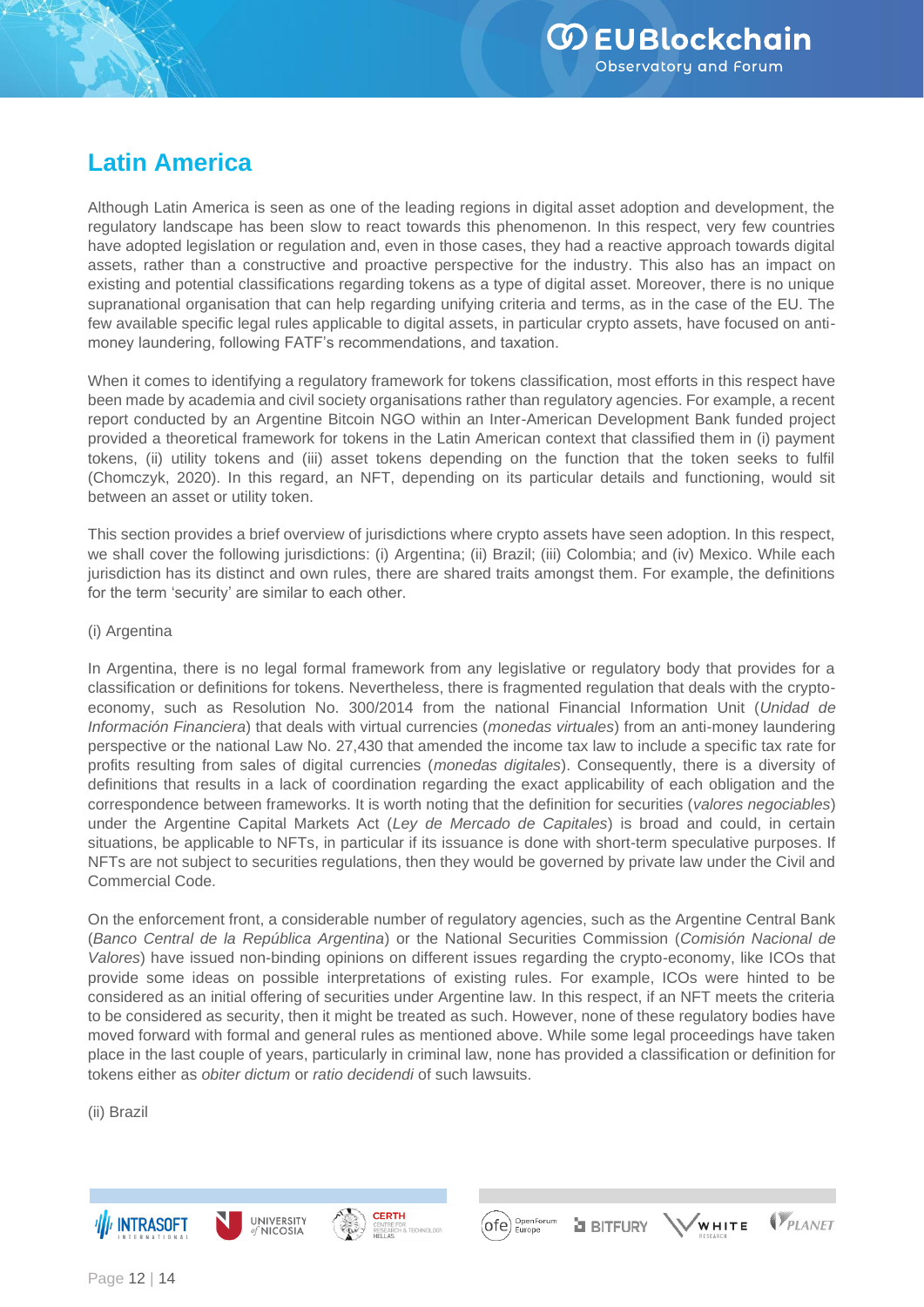In Brazil, the legislative and regulatory situation of tokens does not see an improvement over Argentina. Although the documents issued by regulatory bodies, mainly the Brazilian Central Bank (*Banco Central do Brasil*) and the Securities Commission (*Comissão de Valores Mobiliários*) are not legally binding, they provide some reflections regarding digital assets. In this sense, cryptocurrencies can be considered for accounting purposes as nonfinancial assets. However, Brazil's internal legal framework is also besieged by inconsistencies and contradictions as its national tax agency (*Secretaria Especial da Receita Federal do Brasil*) treats them as financial assets. Moving beyond the realm of cryptocurrencies, there are no provisions, binding or non-binding, that contemplate any other type of digital asset. As with other countries in the region, the ICO bubble of 2017 triggered several notices that hinted at the possibility of considering a digital asset, such as a token, as a security if the criteria for that category were met under the Brazilian Capital Markets Act.

#### (iii) Colombia

As with other Latin American countries, Colombia does not have a uniform and specific legal framework to deal with tokens. However, the country does have a history of certain pieces of legislation and regulation that tried to tackle different issues regarding the crypto-economy. In this regard, the Colombian Finance Superintendence (*Superintendencia Financiera de Colombia*), the Colombian Central Bank (*Banco de la República*), the National Tax and Customs Directorate (*Dirección de Impuestos y Aduana Nacionales*) and the Technical Council of the Public Prosecutor (*Consejo Técnico de la Contaduría Pública de Colombia*) have issued opinions and decisions on the matter. However, they contradict each other.

Despite the limited legislation and regulation adopted in the country, the available legal literature argued that if tokens met the criteria to be considered as securities under local law, then the rest of the general requirements for that regime would be applicable (Henao & Cañas, 2021). Consequently, if a token, such as an NFT, does not meet the legal requirements to be considered as security, then its issuance would be governed exclusively by private law regulations ranging from a contract to the default provisions foreseen in the Civil Code.

#### (iv) Mexico

While Mexico has been a pioneer in the field of fintech legislation and regulation in the region, its Fintech Law (*Ley para Regular las Instituciones de Tecnología Financiera*) takes a restrictive approach on crypto assets. In this regard, the Mexican Fintech Law deals with virtual assets (*activos virtuales*) and limits the application of its provisions to those virtual assets that are used as a medium of exchange/payment. The regulatory decision dealing with virtual assets further specifies that these should not represent ownership or rights in the underlying assets ("… *que no representen la titularidad o derechos de un activo subyacente o bien* …"). Therefore, an NFT would fall outside the scope of the Mexican Fintech Law and its regulation, and subject to private law.

#### Summary

Although this analysis is not exhaustive of all Latin American jurisdictions, it does provide a glimpse into some of the biggest markets in terms of value operated and user base. Nevertheless, Latin American countries tend to move together in the same direction given the similarities between the legal systems. At the time of writing, several countries have regulation proposals under discussion in their congresses, but most only deal with cryptocurrencies and payment tokens, particularly with rules for exchanges. As for NFTs in particular, it is most likely that legal scholars and civil society organisations will move forward with interpretations of the existing legal framework to identify where securities regulations would be applicable and when NFTs would be governed by private law.

(ofe)

Sources: